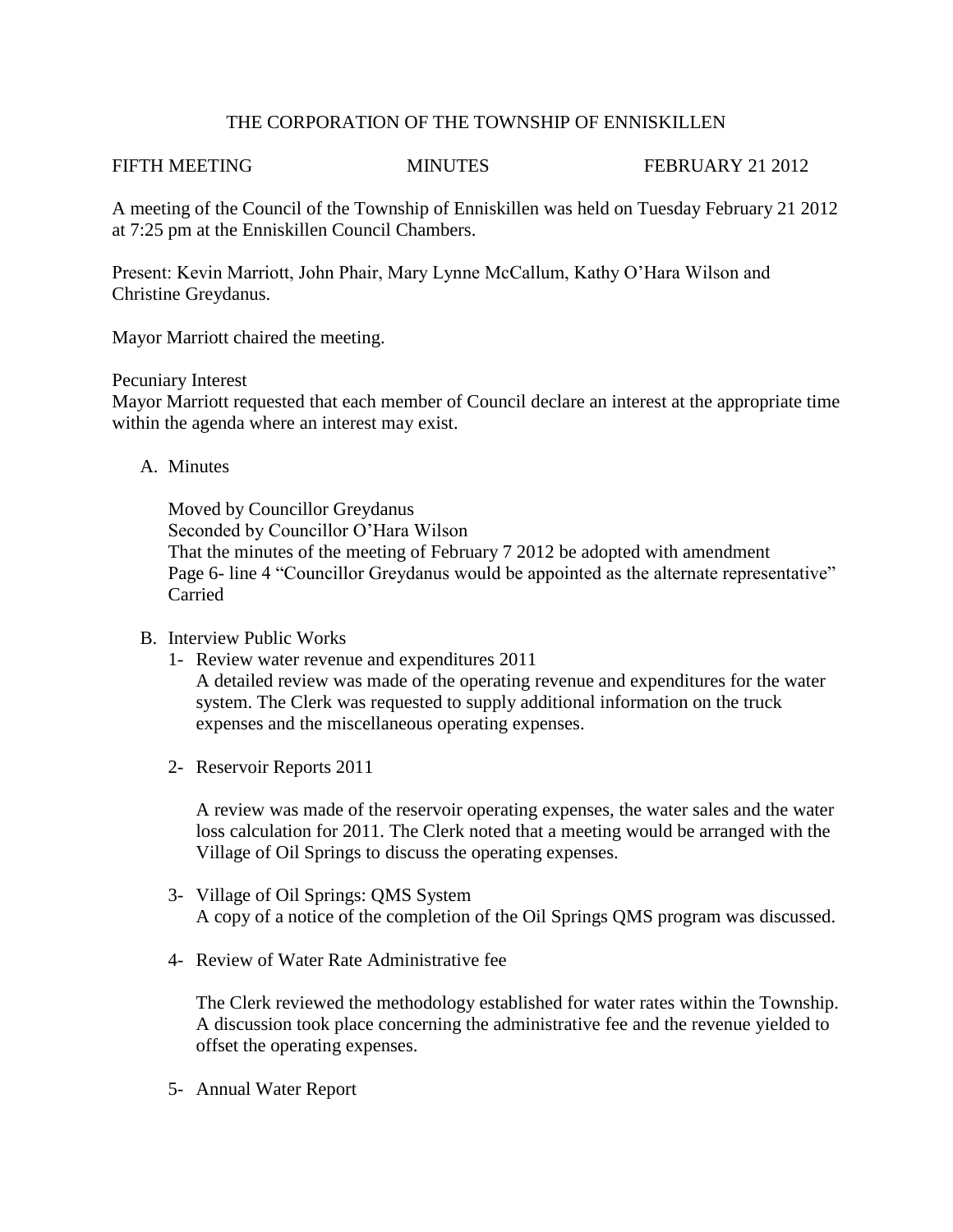Mike Young discussed the annual water report. He noted that the report supplied to the Ministry of Environment indicated that no adverse water samples occurred in 2011.

 Mike Young reported that he had received approval to take lead samples every three years. He reported that a formal letter would be received in regards to the matter.

- C. Correspondence for information
	- 1. AMO-
		- 1- Ministry of Environment Direction to Waste Diversion Ontario
		- 2- Board Meeting January 2012
		- 3- LAS Town Hall Session Spring 2012
		- 4- Drummond Recommendations
	- 2. OGRA- Minimum Maintenance Standards recent court decision
	- 3. Waste Management Citizen Liaison Committee minutes Sept 22 and Nov 17-11
	- 4. 2012 Sustainable Communities Conference

Moved by Councillor Phair Seconded by Councillor McCallum That Christine Greydanus be appointed to attend the Sustainable Communities Conference.

- 5. Federation of Canadian Municipalities Communique Feb 3, 10-12.
- 6. Petrolia Heritage Committee Open House March 3-12
- 7. Lambton Farm Safety Association
- 8. Ministry of Municipal Affairs annual repayment limit
- 9. County of Lambton-
	- 1- Mooretown Sports Complex Eat Smart
	- 2- Draft Budget Presented to Lambton County Council
- 10. Canadian Playground Inspections- Maintenance Standards
- 11. Essex Energy Green Energy Act Solutions
- 12. Ministry of Municipal Affairs Long Standing Service Program
- 13. Minutes Lambton Community Emergency Management Coordinators Meeting

Moved by Councillor O'Hara Wilson Seconded by Councillor Phair That correspondence items 1-3, 5-13 be received and filed. Carried

- D. Correspondence requiring motions
	- 1. Ontario 911 Advisory Board- grant request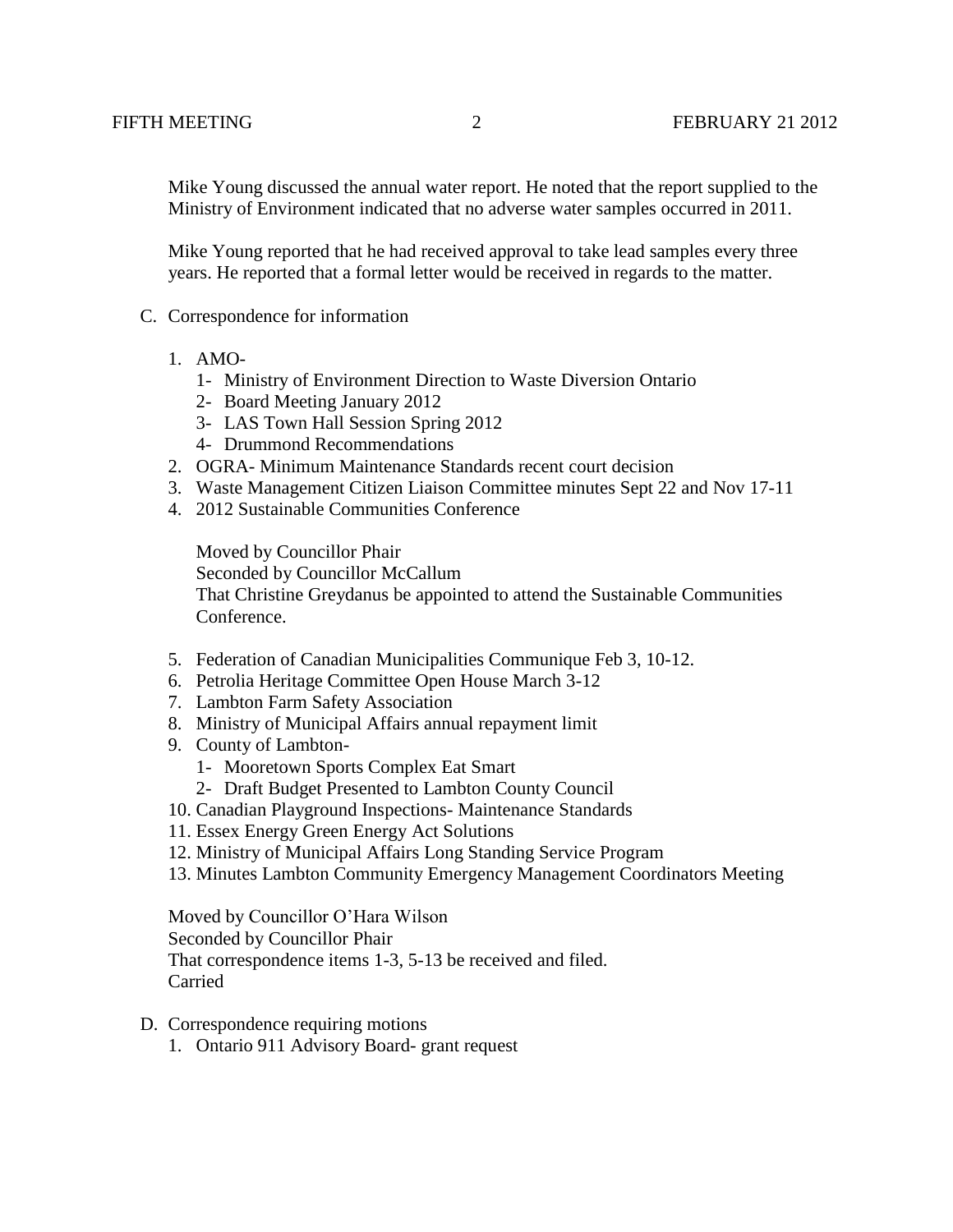Moved by Councillor Greydanus Seconded by Councillor Phair That a grant of \$100 be made to the Ontario 911 Advisory Board. Carried.

2. Resolution Halton Hills paved highway shoulders

Moved By Councillor McCallum Seconded by Councillor O'Hara Wilson That the resolution of Halton Hills concerning paved shoulders be received and filed. Carried.

3. Resolution Halton Hills Commercial Fill Operations

Moved by Councillor O'Hara Wilson Seconded by Councillor Greydanus That the resolution of Halton Hills concerning commercial fill operations be supported. Carried.

4. Lambton Farm Safety Association Grant Request

Moved by Councillor O'Hara Wilson Seconded by Councillor Greydanus That the grant request from the Farm Safety Association be approved. Carried.

5. Resolution Ontario Urban Forest Council

Moved by Councillor O'Hara Wilson Seconded by Councillor McCallum That the resolution of the Ontario Urban Forest Council be supported. Carried.

### E. Accounts

 Moved by Councillor O'Hara Wilson Seconded by Councillor Phair That the accounts be paid as circulated: Cheque: 4357-4380: \$25,273.57 Carried.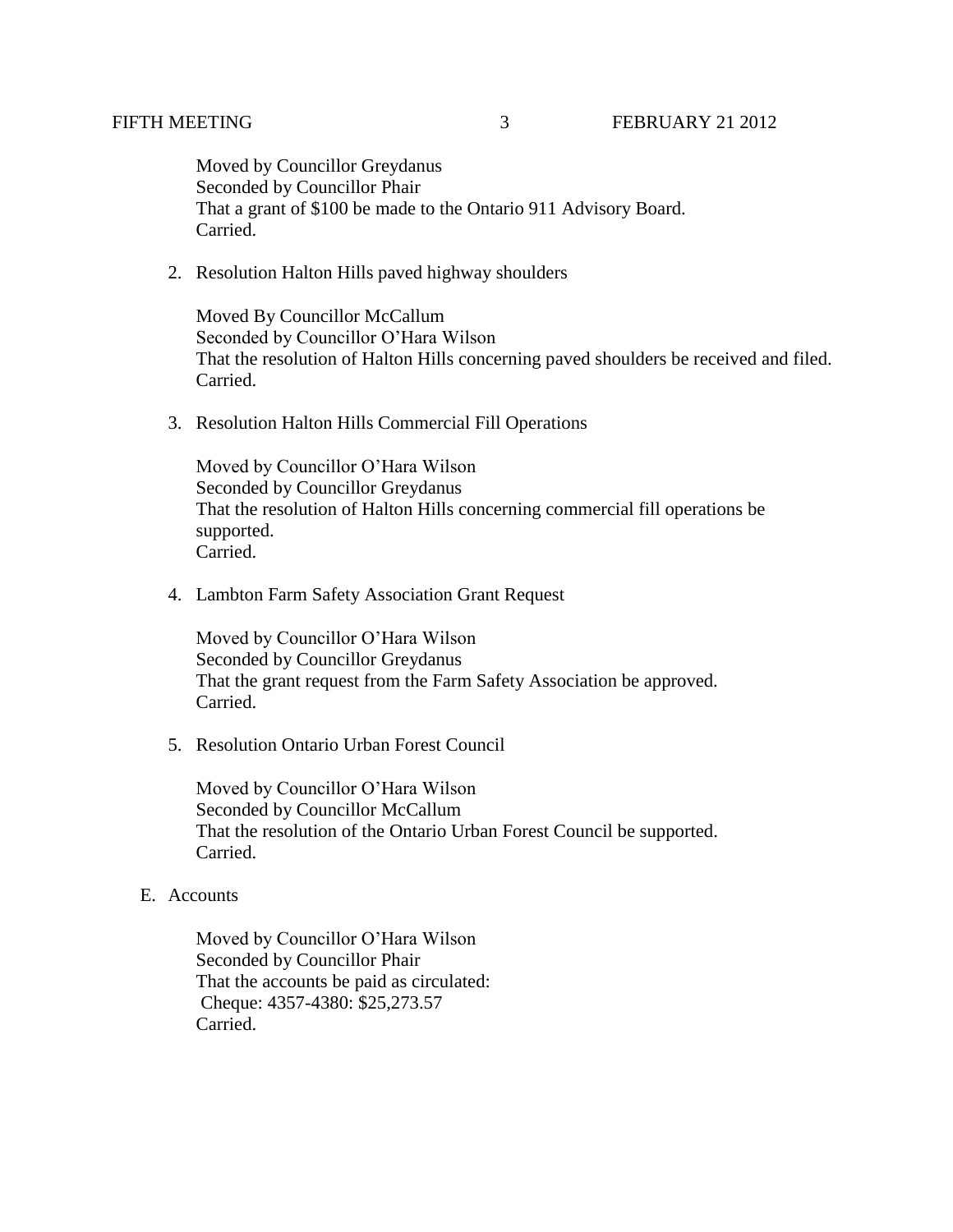- F. Bylaws
	- 1. Bylaw 6 of 2012 Council Remuneration
	- 2. Bylaw 8 of 2012 Appointment Bylaw
	- 3. Bylaw 13 of 2012 Confirmation Bylaw
	- 4. Bylaw 14 of 2012 Drain Rating Bylaw

Moved by Councillor McCallum Seconded by Councillor Greydanus That first and second reading be given to Bylaw 6, 8, 13 and 14 of 2012. Carried

Moved by Councillor Phair Seconded by Councillor O'Hara Wilson That third and final reading be given to Bylaws 6,8,13 and 14 of 2012. Carried.

- G. Other Business
	- 1. Minutes Enniskillen Parks and Recreation Feb 7-12
	- 2. Street Light Revenue and Expenditures 2012 Budget

The Clerk noted that the annual rate for the Marthaville Street light system required review. The levy was not generating sufficient revenue to meet expenses on the system. It was noted that the levy would be discussed during budget.

3. Council Code of Conduct

It was recommended that:

1-the hiring of Council relatives be consistent with the municipal hiring policy. 2-that the policy include a review during the term of council. 3-that a similar document be prepared for municipal staff 4-that an electronic devises policy be included within the document Mayor Marriott noted that he would update the Code of Conduct.

4. 2011 Fire Department revenue and expenditures

A review was made of the 2011 fire department revenues and expenditures. It was noted that an estimated \$86,000 would be required as the Township share of the new rescue truck for the Petrolia North Enniskillen Fire Department.

5. Dundee Energy – Direction of Refundable Deposit The Clerk reviewed the change in ownership of the natural gas pipeline located on Oil Springs Line east of the Village.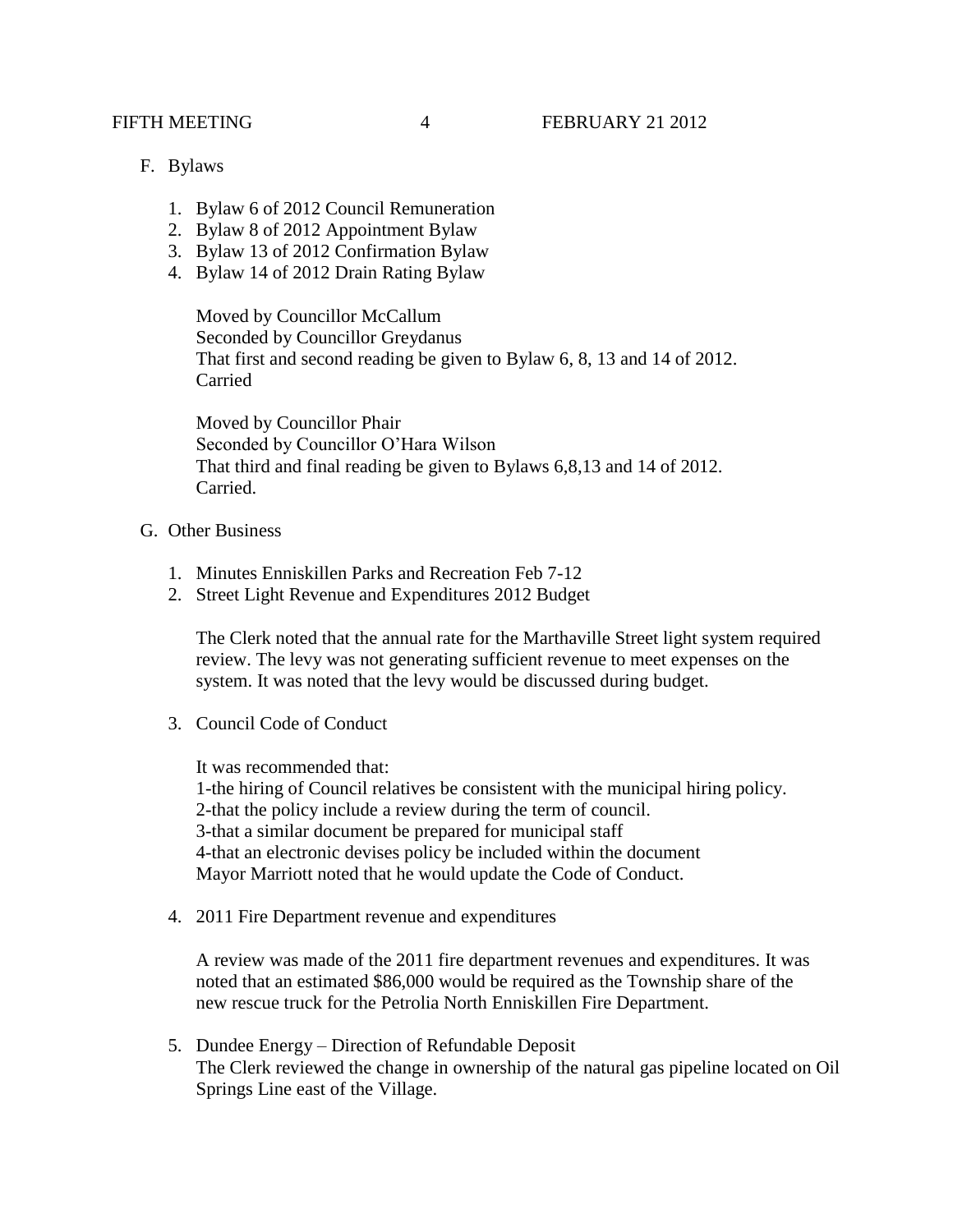6. Council Pay 2011

Councillor McCallum noted that further modification was required to the report.

7. Presentation to Ministry of Natural Resources

The Clerk was requested to amend the handout for the meeting to highlight the subject areas. The Clerk was requested to refine the wording of the conclusions.

- 8. Petrolia North Enniskillen Fire Department Minutes January 19-12
- 9. Petrolia North Enniskillen Fire Department -2012 Budget

Moved by Councillor Greydanus Seconded by Councillor Phair That the Council of the Township of Enniskillen approve the 2012 budget for the Petrolia North Enniskillen Fire Department subject to the approval of the Town of Petrolia. Carried.

10. 2012 Municipal Insurance Proposal

A review was made of the 2012 Municipal Insurance Program. It was noted that a meeting with the Broker was set for Tuesday Feb 28-12 at 8:00 am.

Councillor O'Hara Wilson inquired about the trimming at the Oil City Community Centre. The Clerk noted that John Hewitt would be contacted on the matter. Councillor O'Hara Wilson requested that a certificate be prepared for Betty Lou Snetselaar for involvement in the history of local community. Councillor O'Hara Wilson requested that a present be provided to Martha Gawley who had left the employment of the municipality.

Councillor McCallum requested the status on the Burnison Drain. Mayor Marriott reported that Mr. Dobbin had discussed the matter with Mr. St Pierre. Mr. St Pierre had requested that a tile outlet be repaired on the drain. Mr. Dobbin noted that a second contractor would be used to repair the outlet.

A discussion took place concerning the selection of contractors for drainage work.

A discussion took place in regards to the annual Road Tour. It was noted that the tour could take place on April 5 2012.